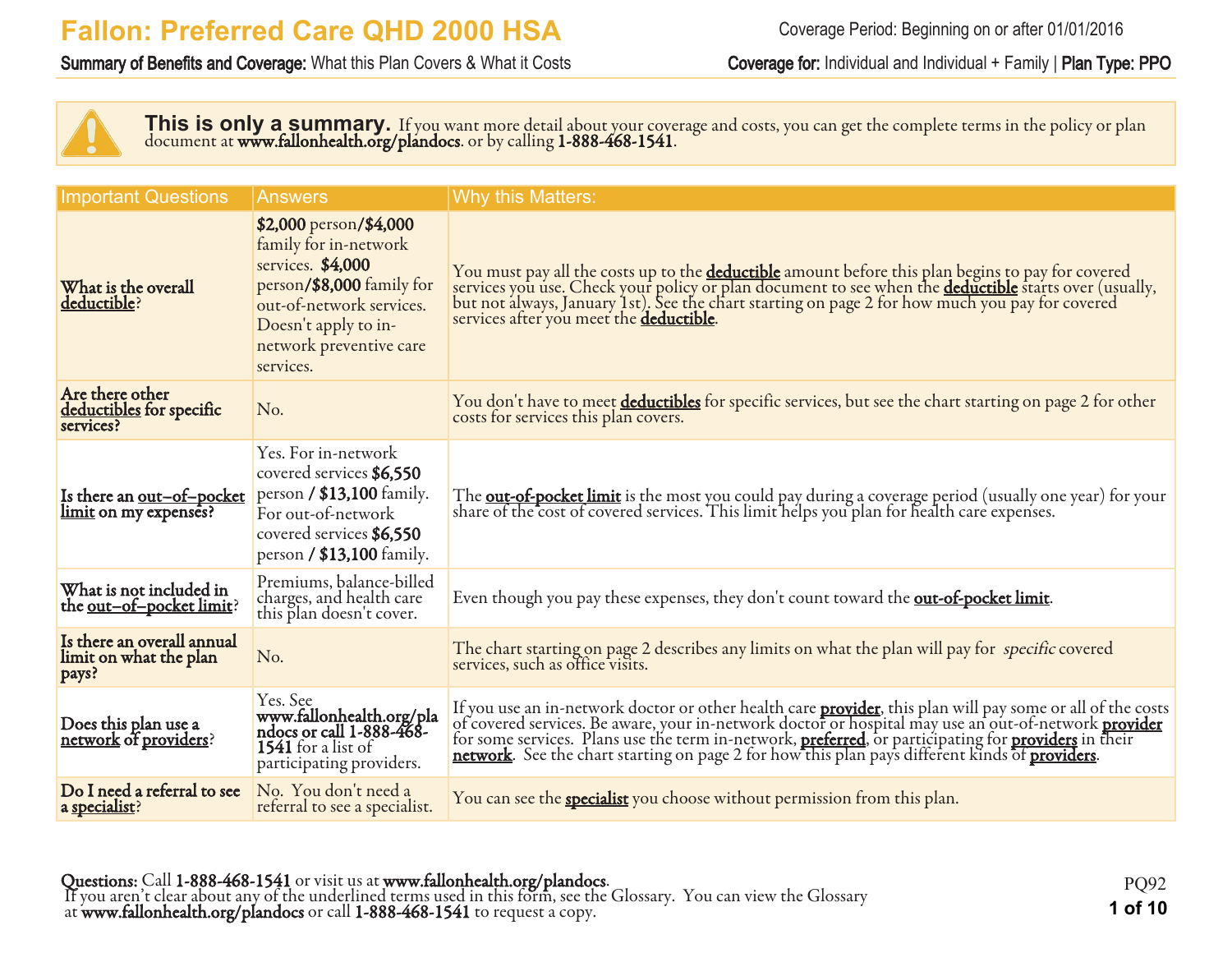Summary of Benefits and Coverage: What this Plan Covers & What it Costs Coverage for: Individual and Individual + Family | Plan Type: PPO

| <b>Important Questions Answers</b>             |      | Why this Matters:                                                                                                                                                                                                        |
|------------------------------------------------|------|--------------------------------------------------------------------------------------------------------------------------------------------------------------------------------------------------------------------------|
| Are there services this<br>plan doesn't cover? | Yes. | Some of the services this plan doesn't cover are listed in the section <i>Excluded Services &amp; Other</i><br>Covered Services. See your policy or plan document for additional information about excluded<br>services. |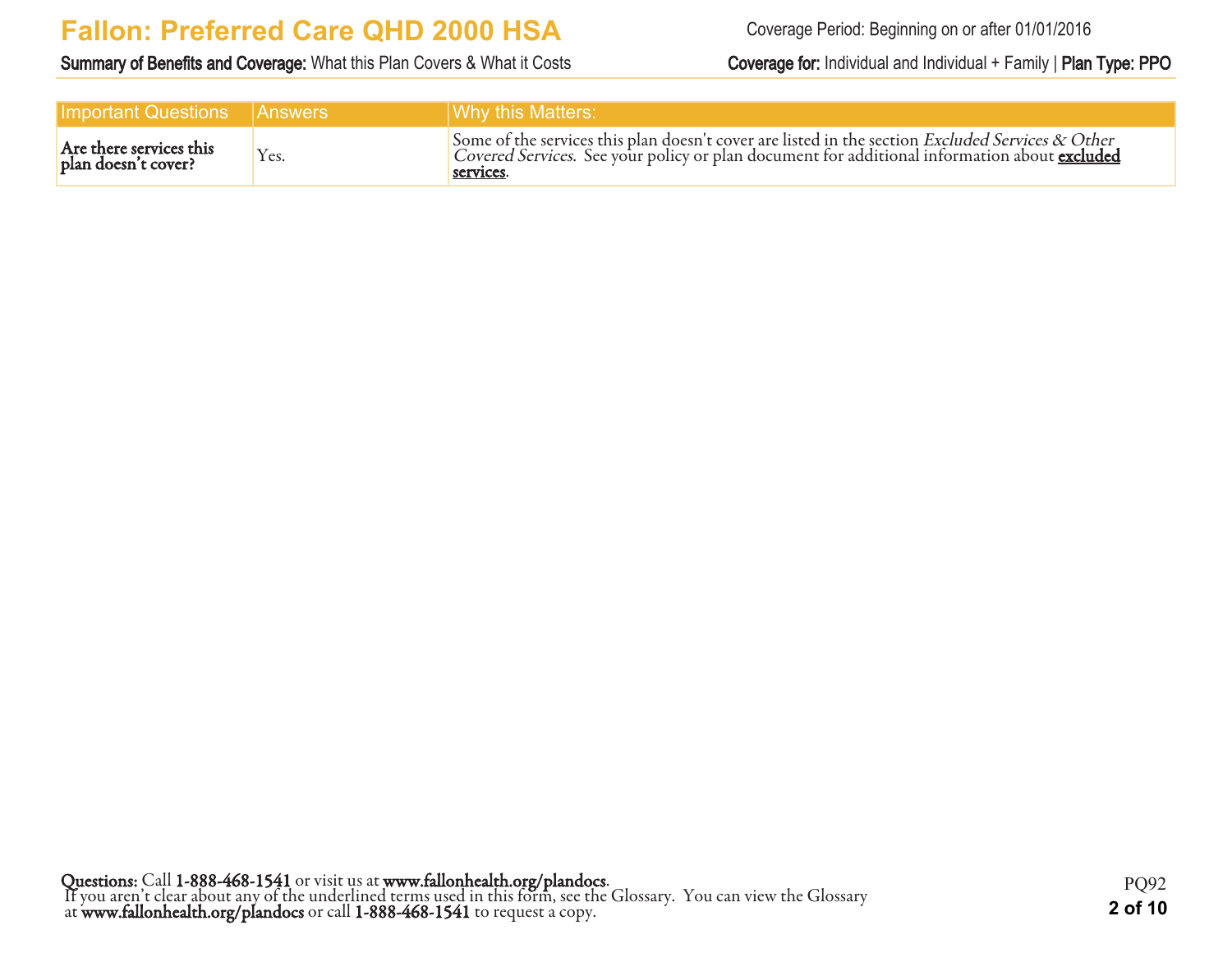#### Summary of Benefits and Coverage: What this Plan Covers & What it Costs Coverage for: Individual and Individual + Family | Plan Type: PPO

- Co-payments are fixed dollar amounts (for example, \$15) you pay for covered health care, usually when you receive the service.
- Co-insurance is your share of the costs of a covered service, calculated as a percent of the allowed amount for the service. For example, if the plan's <mark>allowed amount</mark> for an overnight hospital stay is \$1,000, your <u>co-insurance</u> payment of 20% would be \$200. This may change if you haven't met your <u>deductible</u>.
- The amount the plan pays for covered services is based on the **allowed amount**. If an out-of-network **provider** charges more than the **allowed amount**, you may have to pay the difference. For example, if an out-of-network hospital charges \$1,500 for an overnight stay and the <u>allowed amount</u> is \$1,000, you may have to pay the \$500 difference. (This is called <u>balance billing</u>.)
- This plan may encourage you to use in-network **providers** by charging you lower **deductibles**, co-payments and co-insurance amounts.

| <b>Common Medical</b><br><b>Event</b>                               | <b>Services You May Need</b>                        | Your Cost if<br>You Use an In-<br>Network<br><b>Provider</b>                                                                                            | <b>Your Cost If</b><br><b>You Use an</b><br>Out-of-<br><b>Network</b><br><b>Provider</b> | <b>Limitations &amp; Exceptions</b>                                                                                   |
|---------------------------------------------------------------------|-----------------------------------------------------|---------------------------------------------------------------------------------------------------------------------------------------------------------|------------------------------------------------------------------------------------------|-----------------------------------------------------------------------------------------------------------------------|
|                                                                     | Primary care visit to treat an<br>injury or illness | \$35 co-pay/visit<br>after deductible                                                                                                                   | 20% coinsurance<br>after deductible                                                      | ---------------------                                                                                                 |
|                                                                     | Specialist visit                                    | \$45 co-pay/visit<br>after deductible                                                                                                                   | 20% coinsurance<br>after deductible                                                      | Preauthorization required for certain covered services.                                                               |
| If you visit a health<br>care <u>provider's</u> office<br>or clinic | Other practitioner office visit                     | \$35 co-pay/visit<br>with your PCP<br>and certain other<br>providers after<br>deductible; \$45<br>co-pay/visit with a<br>specialist after<br>deductible | 20% coinsurance<br>after deductible                                                      | Chiropractic care limited to 12 visits per benefit period.<br>Preauthorization required for certain covered services. |
|                                                                     | Preventive<br>care/screening/immunization           | No charge                                                                                                                                               | 20% coinsurance<br>after deductible                                                      |                                                                                                                       |
| If you have a test                                                  | Diagnostic test (x-ray, blood<br>work)              | Deductible                                                                                                                                              | 20% coinsurance<br>after deductible                                                      | -------------------------------                                                                                       |
|                                                                     | Imaging (CT/PET scans,<br>MRIs)                     | \$150 co-pay/test<br>after deductible                                                                                                                   | 20% coinsurance<br>after deductible                                                      | Preauthorization required for certain covered services.                                                               |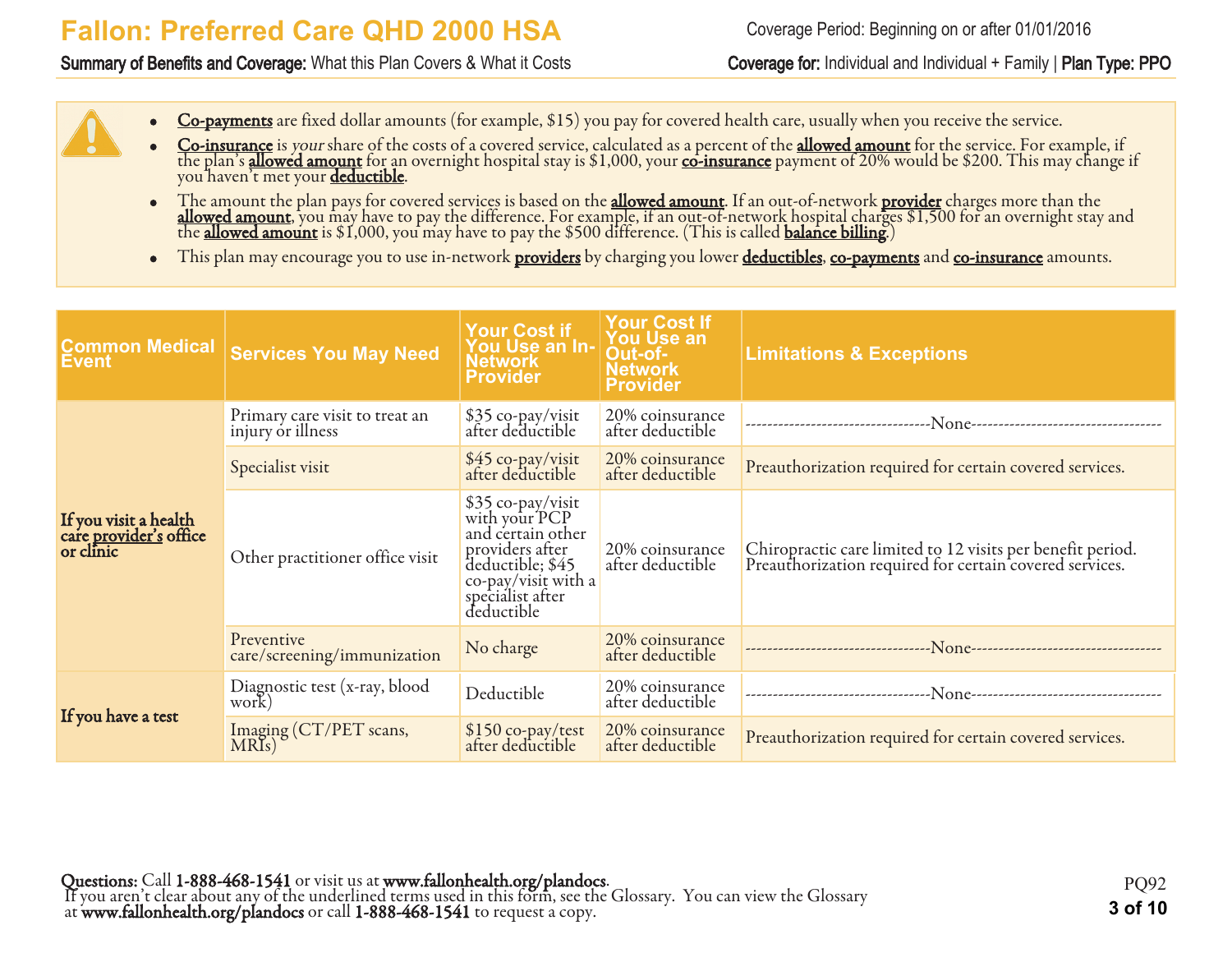Summary of Benefits and Coverage: What this Plan Covers & What it Costs Coverage for: Individual and Individual + Family | Plan Type: PPO

| <b>Common Medical</b><br>Event                                                                                                                                                  | <b>Services You May Need</b>                      | <b>Your Cost if</b><br>You Use an In-<br><b>Network</b><br><b>Provider</b>                                                                        | <b>Your Cost If</b><br><b>You Use an</b><br>Out-of-<br><b>Network</b><br><b>Provider</b> | <b>Limitations &amp; Exceptions</b>                                                                                                  |
|---------------------------------------------------------------------------------------------------------------------------------------------------------------------------------|---------------------------------------------------|---------------------------------------------------------------------------------------------------------------------------------------------------|------------------------------------------------------------------------------------------|--------------------------------------------------------------------------------------------------------------------------------------|
|                                                                                                                                                                                 | Tier 1 plus Mail Order                            | $$5$ co-pay<br>/prescription after<br>deductible (retail<br>and emergency);<br>$$10$ co-pay<br>/prescription<br>(mail order) after<br>deductible  | 20% coinsurance<br>after deductible                                                      | Retail covers up to a 30-day supply; Emergency services<br>covers up to a 14-day supply; Mail order covers up to a 90<br>day supply. |
| If you need drugs to<br>treat your illness or<br>condition<br>More information<br>about <b>prescription</b><br><b>drug coverage</b> is<br>available at<br>www.fallonhealth.org. | Tier 2 plus Mail Order                            | \$30 co-pay<br>/prescription after<br>deductible (retail<br>and emergency);<br>$$60$ co-pay<br>/prescription<br>(mail order) after<br>deductible  | 20% coinsurance<br>after deductible                                                      | Retail covers up to a 30-day supply; Emergency services<br>covers up to a 14-day supply; Mail order covers up to a 90<br>day supply. |
|                                                                                                                                                                                 | Tier 3 plus Mail Order                            | $$55$ co-pay<br>/prescription after<br>deductible (retail<br>and emergency);<br>\$110 co-pay<br>/prescription<br>(mail order) after<br>deductible | 20% coinsurance<br>after deductible                                                      | Retail covers up to a 30-day supply; Emergency services<br>covers up to a 14-day supply; Mail order covers up to a 90<br>day supply. |
|                                                                                                                                                                                 | Tier 4 plus Mail Order                            | 50% coinsurance<br>after deductible                                                                                                               | 20% coinsurance<br>after deductible                                                      | Retail covers up to a 30-day supply; Emergency services<br>covers up to a 14-day supply; Mail order covers up to a 90<br>day supply. |
| If you have outpatient                                                                                                                                                          | Facility fee (e.g., ambulatory<br>surgery center) | Deductible                                                                                                                                        | Not covered                                                                              | Referral and preauthorization required for certain covered<br>services.                                                              |
| surgery                                                                                                                                                                         | Physician/surgeon fees                            | Deductible                                                                                                                                        | Not covered                                                                              | Referral and preauthorization required for certain covered<br>services.                                                              |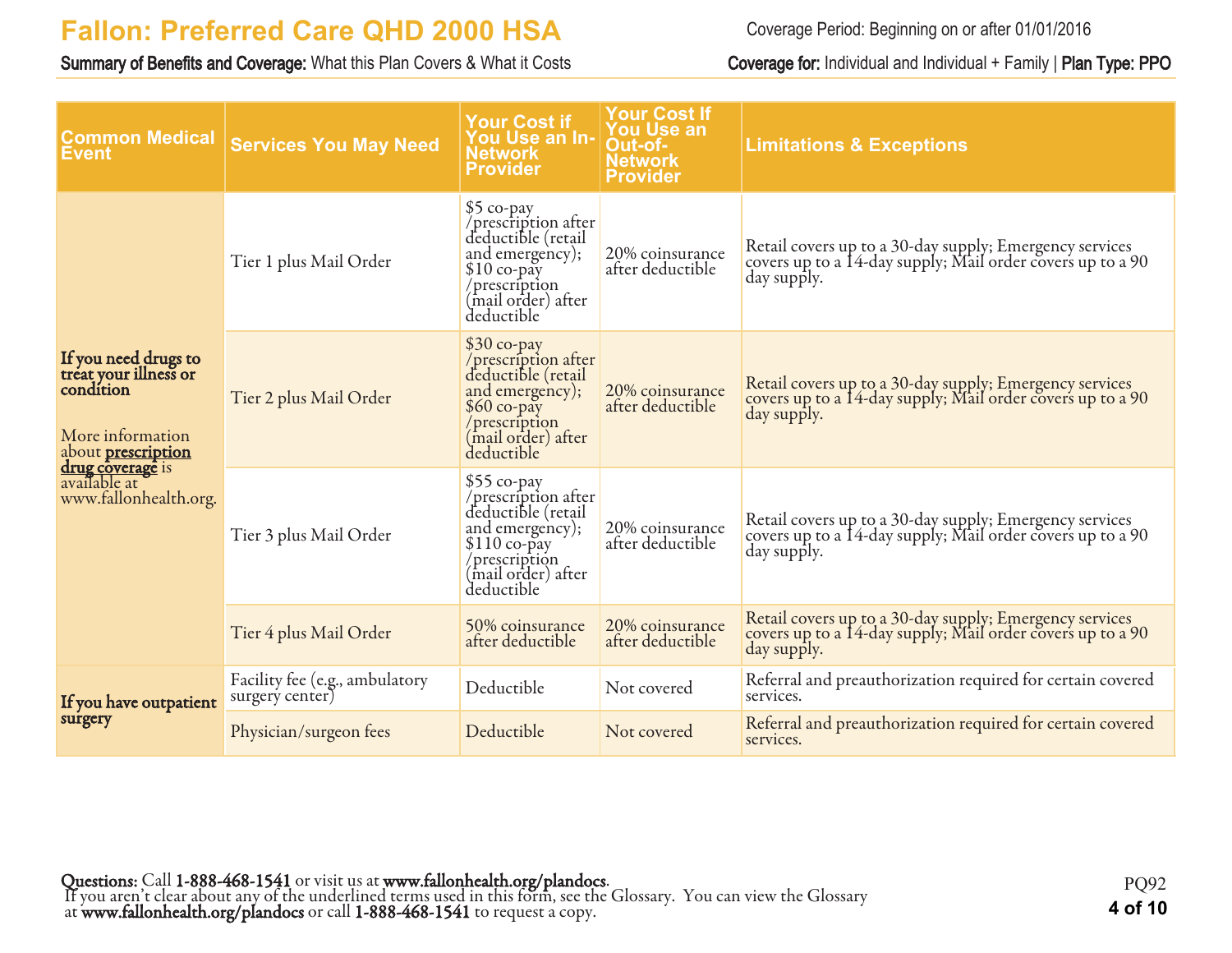Summary of Benefits and Coverage: What this Plan Covers & What it Costs Coverage for: Individual and Individual + Family | Plan Type: PPO

| <b>Common Medical</b><br><b>Event</b>      | <b>Services You May Need</b>                           | <b>Your Cost if</b><br><b>You Use an In-</b><br>Network<br><b>Provider</b> | <b>Your Cost If</b><br>You Use an<br>Out-of-<br><b>Network</b><br><b>Provider</b> | <b>Limitations &amp; Exceptions</b>                                                  |
|--------------------------------------------|--------------------------------------------------------|----------------------------------------------------------------------------|-----------------------------------------------------------------------------------|--------------------------------------------------------------------------------------|
|                                            | Emergency room services                                | \$150 co-pay/visit<br>after deductible                                     | \$150 co-pay/visit<br>after deductible                                            |                                                                                      |
| If you need immediate<br>medical attention | Emergency medical<br>transportation                    | Deductible                                                                 | Deductible                                                                        |                                                                                      |
|                                            | Urgent care                                            | \$35 co-pay/visit<br>after deductible                                      | 20% coinsurance<br>after deductible                                               | --------------------------------N <sub>0NC</sub> ----------------------------------- |
| If you have a hospital                     | Facility fee (e.g., hospital room)                     | Deductible                                                                 | 20% coinsurance<br>after deductible                                               | Preauthorization required for certain covered services.                              |
| stay                                       | Physician/surgeon fee                                  | Deductible                                                                 | 20% coinsurance<br>after deductible                                               | Preauthorization required for certain covered services.                              |
|                                            | Mental/Behavioral Health<br><b>Outpatient Services</b> | \$35 co-pay/visit<br>after deductible                                      | 20% coinsurance<br>after deductible                                               | Preauthorization required for certain covered services.                              |
| If you have mental<br>health, behavioral   | Mental/Behavioral Health<br><b>Inpatient Services</b>  | Deductible                                                                 | 20% coinsurance<br>after deductible                                               | Preauthorization required for certain covered services.                              |
| health, or substance<br>abuse needs        | Substance use disorder<br>outpatient services          | \$35 co-pay/visit<br>after deductible                                      | 20% coinsurance<br>after deductible                                               | Preauthorization required for certain covered services.                              |
|                                            | Substance use disorder<br>inpatient services           | Deductible                                                                 | 20% coinsurance<br>after deductible                                               | Preauthorization required for certain covered services.                              |
|                                            | Prenatal and postnatal care                            | \$35 co-pay/visit                                                          | 20% coinsurance<br>after deductible                                               | For prenatal care, you pay an office visit co-pay for your first<br>visit only.      |
| If you are pregnant                        | Delivery and all inpatient<br>services                 | Deductible                                                                 | 20% coinsurance<br>after deductible                                               | Preauthorization required for certain covered services.                              |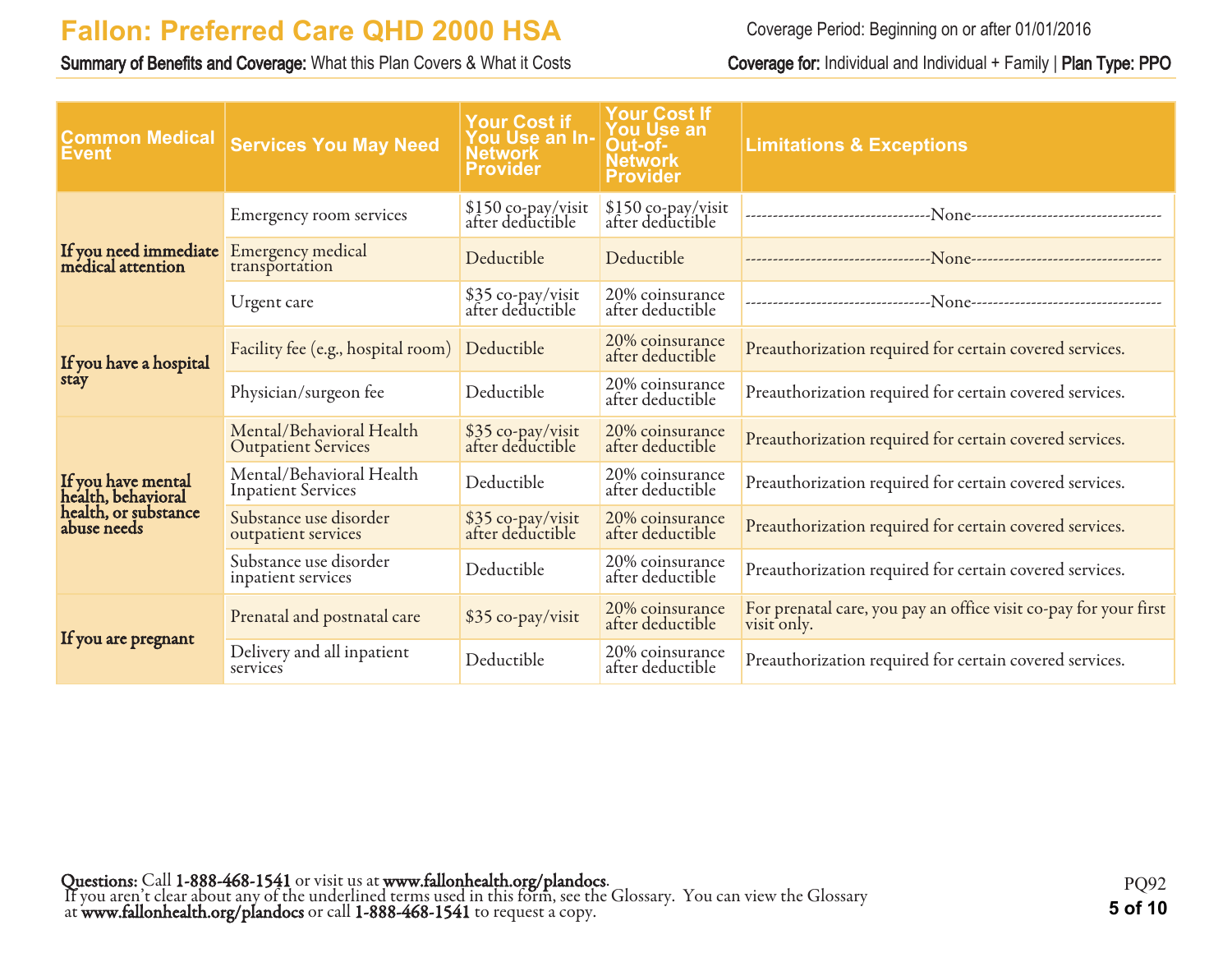Summary of Benefits and Coverage: What this Plan Covers & What it Costs Coverage for: Individual and Individual + Family | Plan Type: PPO

Coverage Period: Beginning on or after 01/01/2016

| <b>Common Medical</b><br><b>Event</b>                                   | <b>Services You May Need</b> | Your Cost if<br>You Use an In-<br>Network<br><b>Provider</b> | <b>Your Cost If</b><br><b>You Use an</b><br>Out-of-<br><b>Network</b><br><b>Provider</b> | <b>Limitations &amp; Exceptions</b>                                                                                                                                       |
|-------------------------------------------------------------------------|------------------------------|--------------------------------------------------------------|------------------------------------------------------------------------------------------|---------------------------------------------------------------------------------------------------------------------------------------------------------------------------|
|                                                                         | Home health care             | Deductible                                                   | 20% coinsurance<br>after deductible                                                      | Preauthorization required for certain covered services.                                                                                                                   |
| If you need help<br>recovering or have<br>other special health<br>needs | Rehabilitation services      | \$35 co-pay/visit<br>in an office after<br>deductible        | 20% coinsurance<br>after deductible                                                      | Short-term physical and occupational therapy limited to 60<br>visits combined in- and out-of-network per year.<br>Preauthorization required for certain covered services. |
|                                                                         | <b>Habilitation services</b> | \$35 co-pay/visit<br>in an office after<br>deductible        | 20% coinsurance<br>after deductible                                                      | Preauthorization required for certain covered services.                                                                                                                   |
|                                                                         | Skilled nursing care         | Deductible                                                   | 20% coinsurance<br>after deductible                                                      | Up to 100 days per year combined in- and out-of-network.<br>Preauthorization required for certain covered services.                                                       |
|                                                                         | Durable medical equipment    | 30% coinsurance<br>after deductible                          | 30% coinsurance<br>after deductible                                                      | Preauthorization required for certain covered services.                                                                                                                   |
|                                                                         | Hospice service              | Deductible                                                   | 20% coinsurance<br>after deductible                                                      | Preauthorization required for certain covered services.                                                                                                                   |
|                                                                         | Eye exam                     | No charge                                                    | 20% coinsurance<br>after you meet<br>your deductible                                     | Routine eye exams are limited to one per 12 month period.                                                                                                                 |
| If your child needs<br>dental or eye care                               | Glasses                      | Not covered                                                  | Not covered                                                                              |                                                                                                                                                                           |
|                                                                         | Dental check up              | No charge                                                    | Not covered                                                                              | Dental check ups are limited to two per 12 month period.                                                                                                                  |

#### **Excluded Services & Other Covered Services:**

| Services Your Plan Does NOT Cover (This isn't a complete list. Check your policy or plan document for other excluded services.) |  |  |  |
|---------------------------------------------------------------------------------------------------------------------------------|--|--|--|
|---------------------------------------------------------------------------------------------------------------------------------|--|--|--|

| $\bullet$ Acupuncture         | • Hearing Aids (over the age of $21$ )                  | • Private-Duty Nursing |
|-------------------------------|---------------------------------------------------------|------------------------|
| • Cosmetic Surgery            | • Long-Term Care                                        | • Routine Foot Care    |
| $\bullet$ Dental Care (Adult) | • Non-Emergency Care When Traveling<br>Outside the U.S. |                        |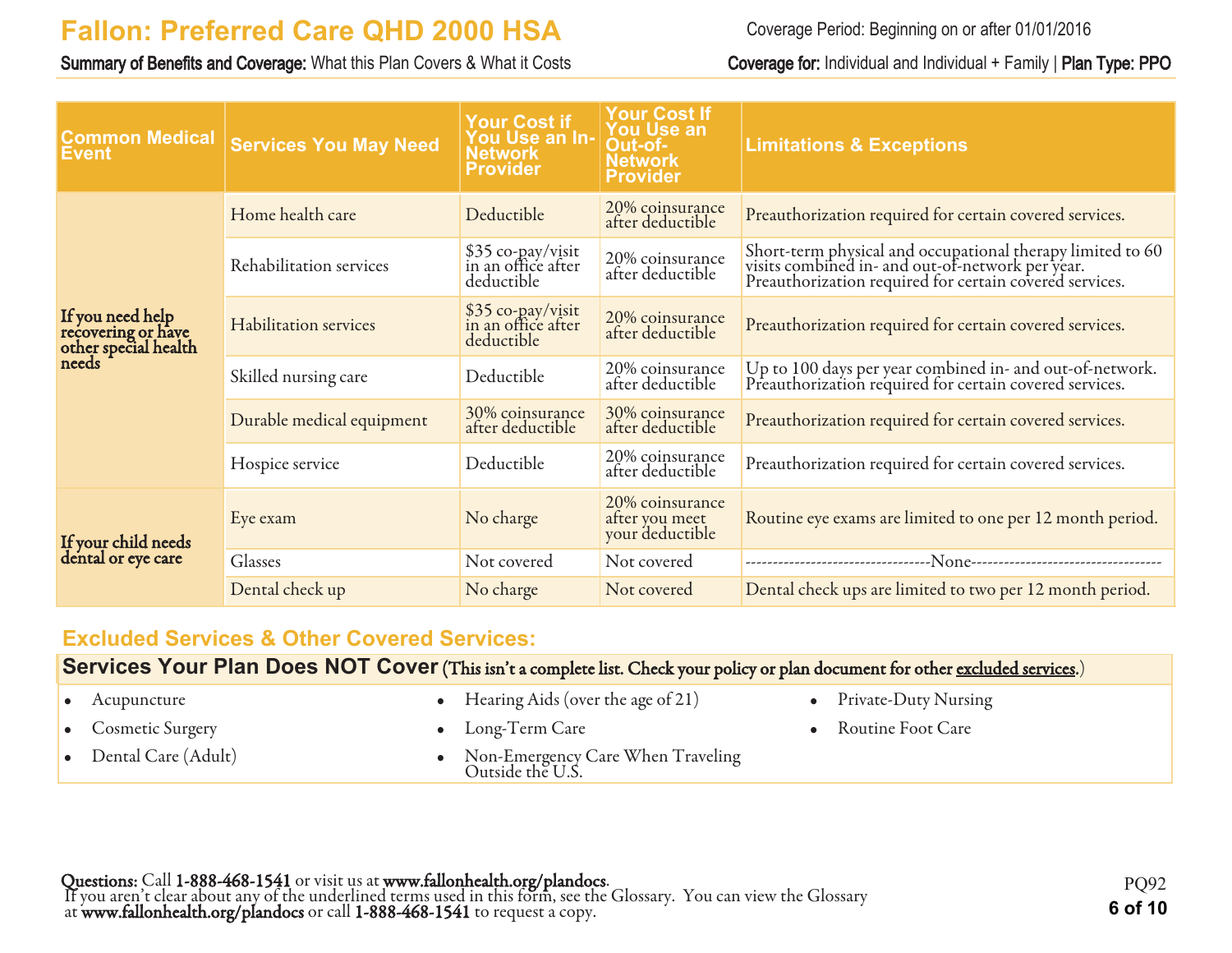Summary of Benefits and Coverage: What this Plan Covers & What it Costs Coverage for: Individual and Individual + Family | Plan Type: PPO

#### **Excluded Services & Other Covered Services:**

| Other Covered Services (This isn't a complete list. Check your policy or plan document for other covered services and your costs for these<br>services.) |  |                                                        |  |                              |  |
|----------------------------------------------------------------------------------------------------------------------------------------------------------|--|--------------------------------------------------------|--|------------------------------|--|
| <b>Abortion Services</b>                                                                                                                                 |  | • Chiropractic Care (limited to 12 visits per<br>year) |  | • Routine Eye Care $(Adult)$ |  |
| <b>Bariatric Surgery</b>                                                                                                                                 |  | • Infertility Treatment                                |  | Weight Loss Programs         |  |

#### **Your Rights to Continue Coverage:**

If you lose coverage under the plan, then, depending upon the circumstances, Federal and State laws may provide protections that allow you to keep health coverage. Any such rights may be limited in duration and will require you to pay a premium, which may be significantly higher than the premium you pay while covered under the plan. Other limitations on your rights to continue coverage may also apply. For more information on your rights to continue coverage, contact the plan at 1-888-468-1541. You may also contact your state insurance department, the U.S. Department of Labor, Employee Benefits Security Administration at 1-866-444-3272 or www.dol.gov/ebsa, or the U.S. Department of Health and Human Services at 1-877-267-2323 x61565 or www.cciio.cms.gov.

#### **Your Grievance and Appeals Rights:**

If you have a complaint or are dissatisfied with a denial of coverage for claims under your plan, you may be able to appeal or file a grievance. For questions about your rights, this notice, or assistance, you can contact: If you are a Massachusetts resident: Fallon, Member Appeals, 10 Chestnut Street, Worcester, MA, 01608, 1-800-333-2535, ext. 69950. For non-Massachusetts residents: American Health Holding, Inc., 1-800-641-5566. You may also contact your state insurance department at Massachusetts Division of Insurance Consumer Service Section 1-617-521-7794. Additionally, a consumer assistance program can help file your appeal. Contact Health Care for All, 30 Winter St., Ste. 1004, Boston, MA 02108, 1-800-272-4232, www.massconsumerassistance.org.

#### **Does this Coverage Meet the Minimum Value Standard?**

The Affordable Care Act establishes a minimum value standard of benefits of a health plan. The minimum value standard is 60% (actuarial value). This health coverage does meet the minimum value standard for the benefits it provides.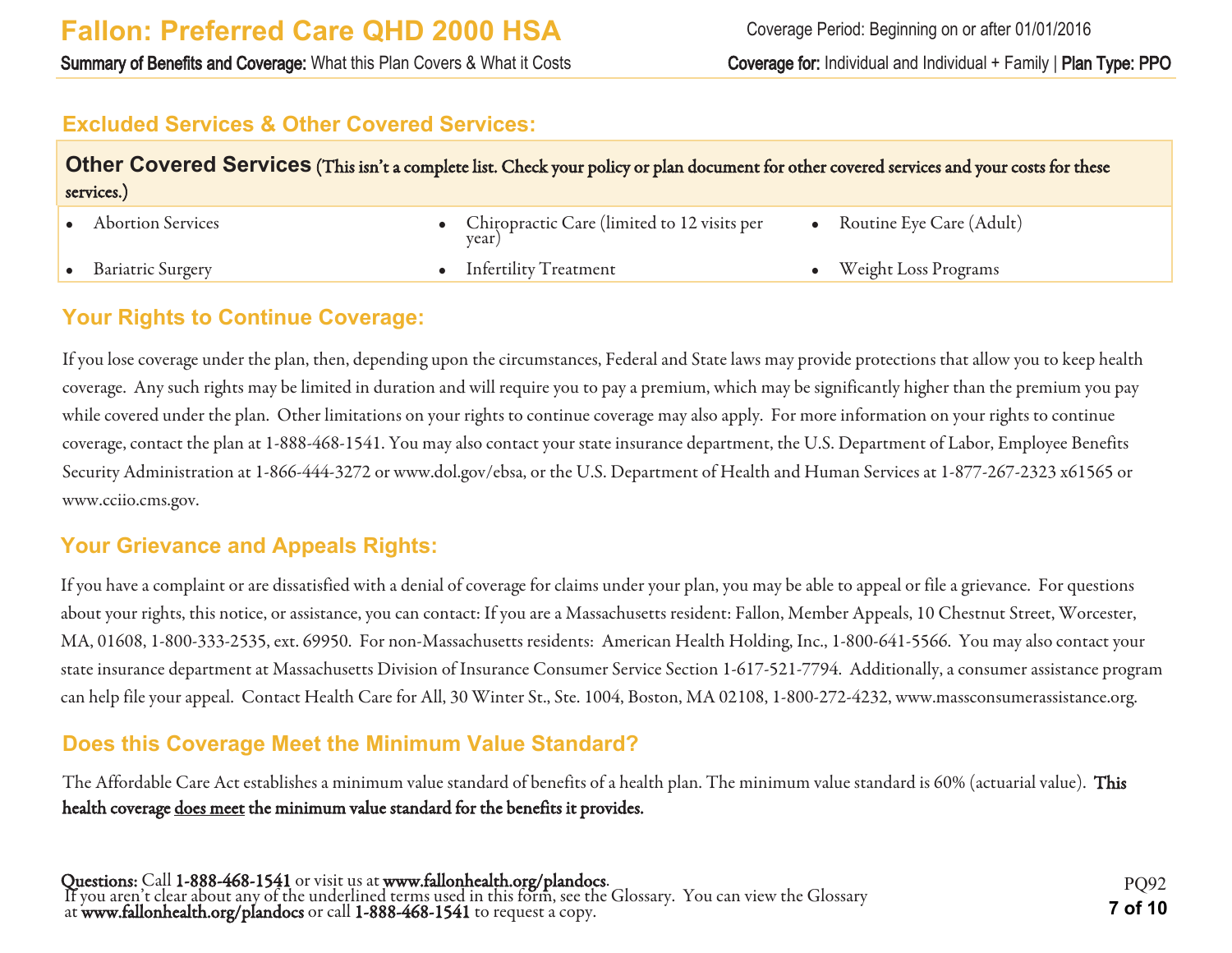## **Does this Coverage Provide Minimum Essential Coverage?**

The Affordable Care Act requires most people to have health care coverage that qualifies as "minimum essential coverage". This plan or policy does provide minimum essential coverage.

#### **Language Access Services**

Spanish (Español): Para obtener asistencia en Español, llame al 1-888-468-1541.

–––––––––––––––––––To see examples of how this plan might cover costs for a sample medical situation, see the next page.–––––––––––––––––––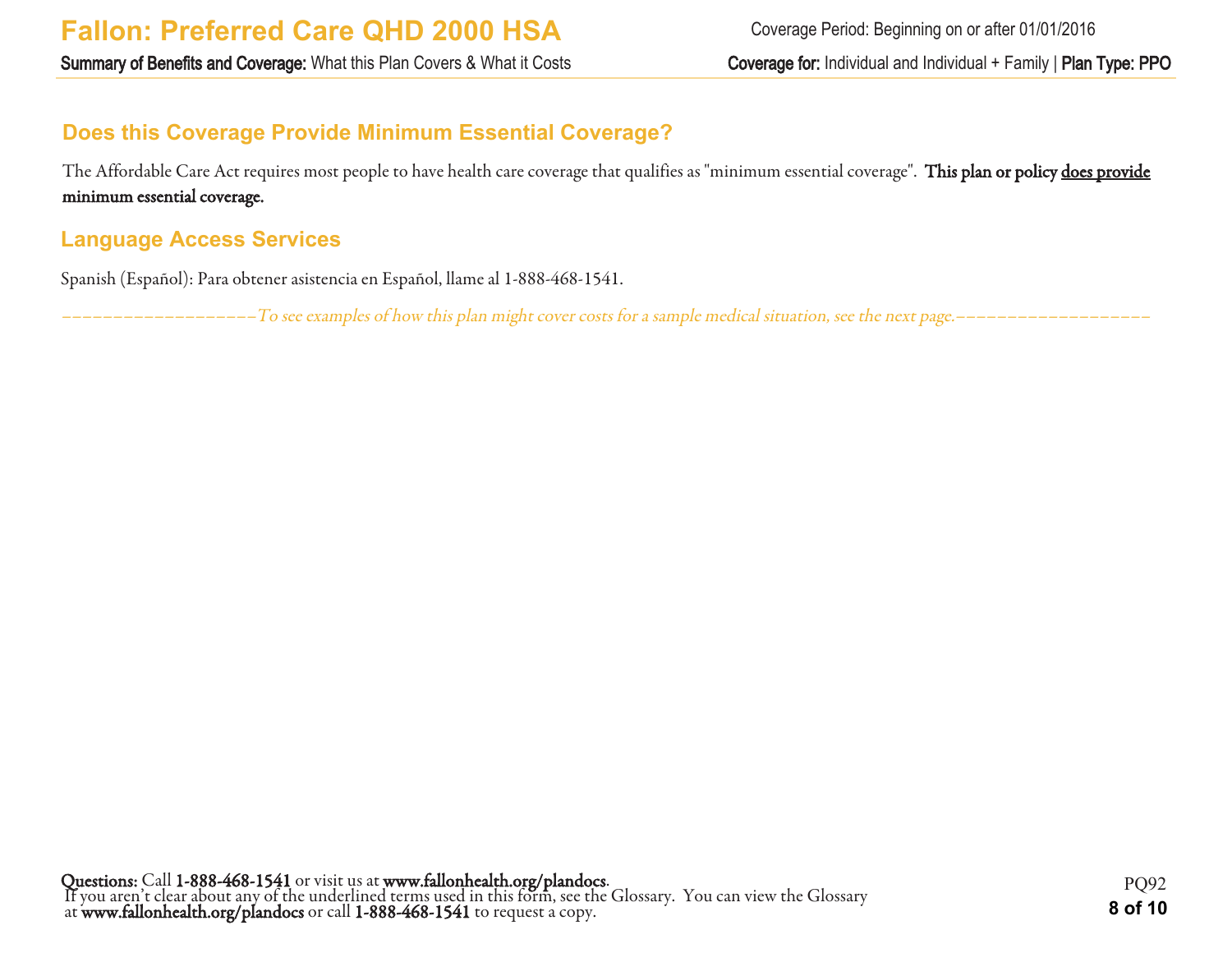## **About these Coverage Examples:**

These examples show how this plan might cover medical care in given situations. Use these examples to see, in general, how much financial protection a sample patient might get if they are covered under different plans.



Don't use these examples to estimate your actual costs under this plan. The actual care you receive will be different from these examples, and the cost of that care will also be different.

See the next page for important information about these examples.

## **Having a baby** (normal delivery)

- **Amount owed to providers: \$7,540**
- **Plan pays \$5,460**
- **Patient pays \$2,080**

#### **Sample care costs:**

| Hospital charges (mother)  | \$2,700 |
|----------------------------|---------|
| Routine obstetric care     | \$2,100 |
| Hospital charges (baby)    | \$900   |
| Anesthesia                 | \$900   |
| Laboratory tests           | \$500   |
| Prescriptions              | \$200   |
| Radiology                  | \$200   |
| Vaccines, other preventive | \$40    |
| Total                      | \$7,540 |
| <b>Patient pays:</b>       |         |
| Deductibles                | \$2,000 |
| Co-pays                    | \$50    |
| Co-insurance               | \$0     |
| Limits or exclusions       | \$30    |
| Total                      | \$2,080 |

## **Managing type 2 diabetes** (routine maintenance of a well-controlled condition)

- **Amount owed to providers: \$5,400** T.
- П **Plan pays \$2,730**
- **Patient pays \$2,670**

#### **Sample care costs:**

| Prescriptions                  | \$2,900 |
|--------------------------------|---------|
| Medical Equipment and Supplies | \$1,300 |
| Office Visits and Procedures   | \$700   |
| Education                      | \$300   |
| Laboratory tests               | \$100   |
| Vaccines, other preventive     | \$100   |
|                                |         |
| Total                          | \$5,400 |
| <b>Patient pays:</b>           |         |
| Deductibles                    | \$2,000 |
| Co-pays                        | \$630   |
| Co-insurance                   | \$0     |

Total \$2,670

Coverage Period: Beginning on or after 01/01/2016

#### Coverage Examples Coverage for: Individual and Individual + Family | Plan Type: PPO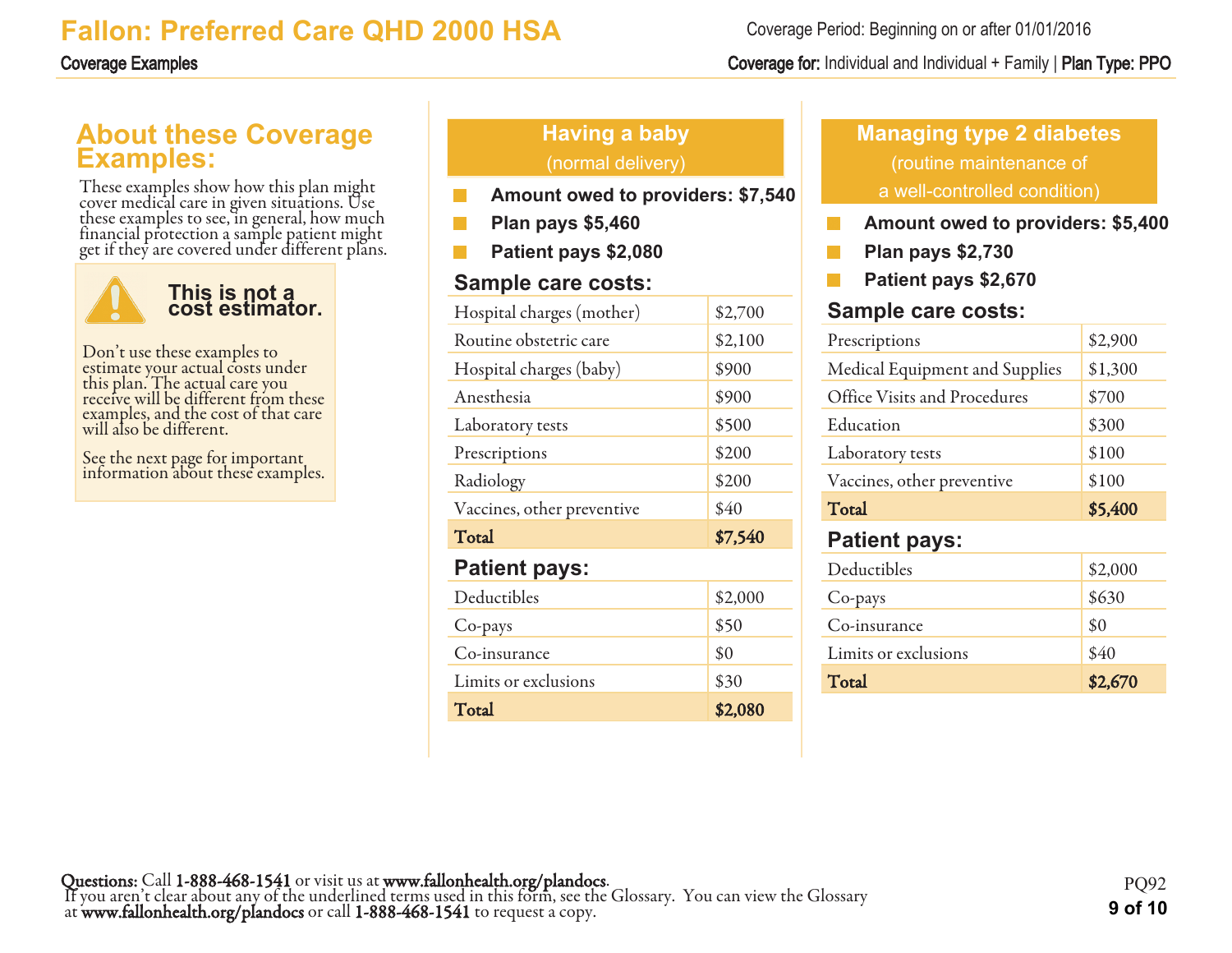Coverage Examples Coverage for: Individual and Individual + Family | Plan Type: PPO

# **Questions and answers about the Coverage Examples:**

#### **What are some of the assumptions behind the Coverage Examples?**

- Costs don't include **premiums**.
- Sample care costs are based on national averages supplied by the U.S. Department of Health and Human Services, and aren't specific to a particular geographic area or health plan.
- The patient's condition was not an excluded or preexisting condition.
- All services and treatments started and ended in the same coverage period.
- There are no other medical expenses for any member covered under this plan.
- Out-of-pocket expenses are based only on treating the condition in the example.
- The patient received all care from in-network **providers**. If the patient had received care from out-of-network **providers**, costs would have been higher.

#### **What does a Coverage Example show?**

For each treatment situation, the Coverage Example helps you see how **deductibles**, copayments, and co-insurance can add up. It also helps you see what expenses might be left up to you to pay because the service or treatment isn't covered or payment is limited.

#### **Does the Coverage Example predict my own care needs?**

**x** No. Treatments shown are just examples. The care you would receive for this condition  $\overline{\mathrm{The}}$ could be different based on your doctor's advice, your age, how serious your condition is, and many other factors.

#### **Does the Coverage Example predict my future expenses?**

No. Coverage Examples are not cost estimators. You can't use the examples to estimate costs for an actual condition. They are for comparative purposes only. Your own costs will be different depending on the care you receive, the prices your **providers** charge, and the reimbursement your health plan allows.

#### **Can I use Coverage Examples to compare plans?**

**<u>Yes.</u>** When you look at the Summary of Benefits and Coverage for other plans, you'll find the same Coverage Examples. When you compare plans, check the "Patient Pays" box in each example. The smaller that number, the more coverage the plan provides.

#### **Are there other costs I should consider when comparing plans?**

Yes. An important cost is the **premium** you pay. Generally, the lower your **premium**, the more you'll pay in out-of-pocket costs, such as co-payments, deductibles, and coinsurance. You should also consider contributions to accounts such as health savings accounts (HSAs), flexible spending arrangements (FSAs) or health reimbursement accounts (HRAs) that help you pay out-of-pocket expenses.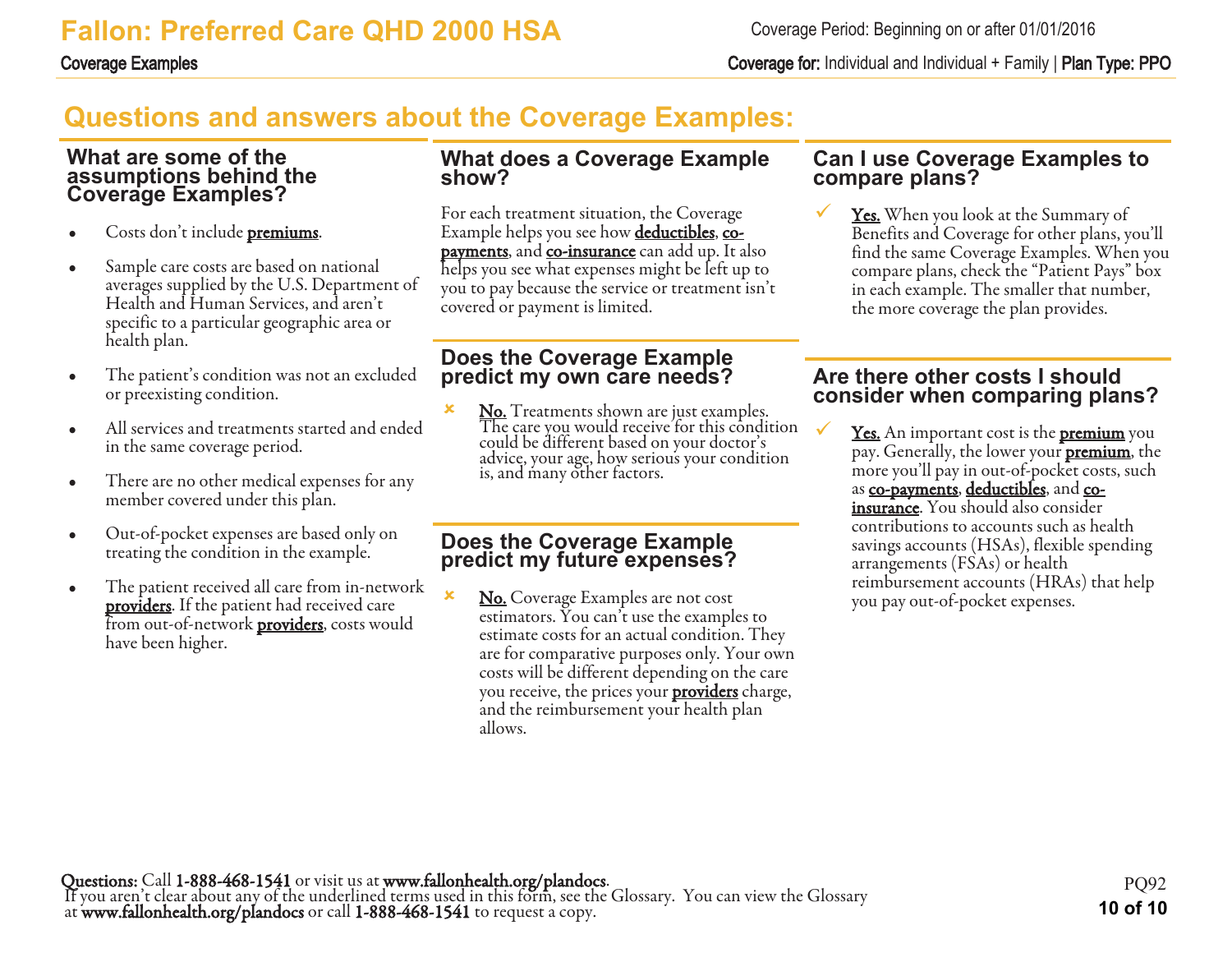

Benefit Summary— Benefits effective January 1, 2016 and beyond

## The Fallon difference

With Fallon Preferred Care QHD 2000 HSA, you get everything you need to live a healthy life. This plan has a high deductible to keep your monthly premium low. It can be partnered with a health savings account to help pay for out-of-pocket costs. Plus, you get:

- A fitness reimbursement of up to  $$150$  for<br>individual contracts and families that can be individual contracts and families that can be used<br>for gym memberships at the gym of your choice with no limitations, school and town sports fees, exercise classes, ski lift tickets, and more!
- of the state classes, ski lift tickets, and more than and<br>
other preventive services including mammogram other preventive services, including mammograms,
- $\bullet$  \$0 copayments for routine annual eye exams
- Pedi-Dental up to age 19 included
- Nurse Connect: A free 24/7 nurse call line
- Member discounts on products and services to<br>keep you healthy and features you won't find anywhere else. anywhere else.

#### How to receive care:

With Fallon Preferred Care QHD 2000 HSA, you have an extensive regional and national network of providers from which to choose. The Fallon Preferred Care network is comprised of over 600,000 network providers-giving you the flexibility to receive care close to where you live and work. and work.

In-network and out-of-network coverage<br>Fallon Preferred Care is a preferred provider organization (PPO) plan, and as such, we contract with a network of participating providers who have a greed to provide health care services to our members-your use of participating providers is strictly voluntary. strictly voluntary.

When you obtain covered services from<br>participating providers, you will receive the innetwork level of benefits. We pay participating providers directly; you will not have to file claims when you use participating providers. When you obtain covered services from nonparticipating. providers, you get the out-of-network level of benefits. You may need to submit a claim for covered services you receive from nonparticipating providers. For information on claims submission, providers. For information on claims submission,<br>refer to your Fallon Preferred Care Evidence of refer to your Fallon Preferred Care Evidence of Coverage.

**Emergency medical care**<br>Emergency services do not reguire referral or authorization. When you have an emergency medical condition, you should go to the nearest emergency department or call your local emergency communications system (police, fire department or 911). For more information on emergency benefits and plan procedures for emergency services, consult your Fallon Preferred emergency services, consultation of the consultation of the consultation of the consultation Preferred Preferred Preferred Preferred Preferred Preferred Preferred Preferred Preferred Preferred Preferred Preferred Preferred Care Evidence of Coverage.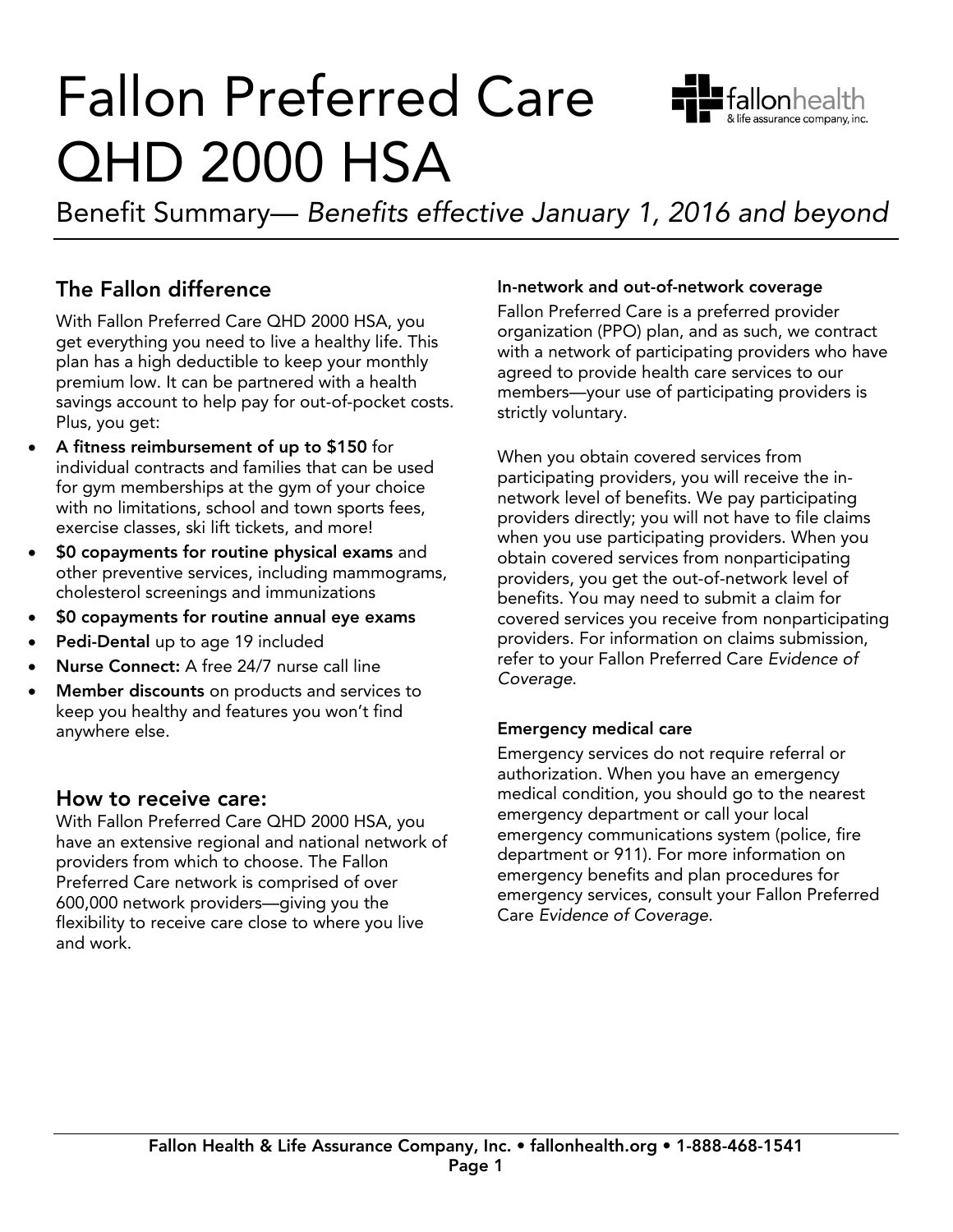| <b>Plan specifics</b>                                                                                                               | In-network              | Out-of-network                            |
|-------------------------------------------------------------------------------------------------------------------------------------|-------------------------|-------------------------------------------|
| <b>Benefit period</b>                                                                                                               |                         |                                           |
| The benefit period, sometimes referred to as a "benefit year," is                                                                   |                         |                                           |
| the 12-month span of plan coverage, and the time during which                                                                       |                         |                                           |
| the deductible, out-of-pocket maximum and specific benefit                                                                          |                         |                                           |
| maximums accumulate.                                                                                                                |                         |                                           |
| <b>Deductible</b>                                                                                                                   |                         |                                           |
| A deductible is the amount of allowed charges you pay per                                                                           |                         |                                           |
| benefit period before payment is made by the plan for certain                                                                       | \$2,000 individual      | \$4,000 individual                        |
| covered services. The amount that is put toward your deductible                                                                     | \$4,000 family          | \$8,000 family                            |
| is calculated based on the allowed charge or the provider's<br>actual charge-whichever is less.                                     |                         |                                           |
| <b>Embedded deductible</b>                                                                                                          |                         |                                           |
|                                                                                                                                     |                         |                                           |
| Please note that once any one member in a family accumulates<br>\$2,600 of services that are subject to the family deductible, that |                         |                                           |
| individual member's deductible is considered met, and that                                                                          | \$2,600                 | \$5,200                                   |
| family member will receive benefits for covered services less any                                                                   |                         |                                           |
| applicable copayments.                                                                                                              |                         |                                           |
| Out-of-pocket maximum                                                                                                               |                         |                                           |
| The out-of-pocket maximum is the total amount of deductible,                                                                        |                         |                                           |
| coinsurance and copayments you are responsible for in a benefit                                                                     | \$6,550 individual      | \$6,550 individual                        |
| period. The out-of-pocket maximum does not include your                                                                             | \$13,100 family         | \$13,100 family                           |
| premium charge or any amounts you pay for services that are                                                                         |                         |                                           |
| not covered by the plan.                                                                                                            |                         |                                           |
| Coinsurance                                                                                                                         |                         |                                           |
| Coinsurance is the percentage of medical expense you are                                                                            | n/a                     | 20%                                       |
| required to pay after the deductible amount is satisfied.                                                                           |                         |                                           |
| Penalty for failure to follow medical management                                                                                    | \$200 per occurrence    | \$500 per occurrence                      |
| procedures*                                                                                                                         |                         |                                           |
|                                                                                                                                     |                         | Your cost                                 |
| <b>Benefits</b>                                                                                                                     | Your cost<br>in-network | out-of-network<br>(after your deductible) |
| Office                                                                                                                              |                         |                                           |
|                                                                                                                                     |                         |                                           |
| Routine physical exams                                                                                                              | \$0                     | 20% coinsurance                           |
| Office visits (primary care provider)                                                                                               | \$35 per visit          | 20% coinsurance                           |
|                                                                                                                                     | after deductible        |                                           |
|                                                                                                                                     | \$45 per visit          | 20% coinsurance                           |
| Office visits (specialist)                                                                                                          | after deductible        |                                           |
|                                                                                                                                     | \$35 per visit          | 20% coinsurance                           |
| Office visits (limited service clinics, e.g., Minute Clinic)                                                                        | after deductible        |                                           |
| Routine eye exams (one every 12 months)                                                                                             | \$0                     | 20% coinsurance                           |
| Short-term rehabilitative services (60 visits combined in- and                                                                      | \$35 per visit          |                                           |
| out-of-network per benefit period)                                                                                                  | after deductible        | 20% coinsurance                           |
| Prenatal care                                                                                                                       | \$35 first visit only   | 20% coinsurance                           |
|                                                                                                                                     |                         |                                           |
| Preventive services                                                                                                                 | Covered in full         | 20% coinsurance                           |
| Tests, immunizations and services geared to help screen for                                                                         |                         |                                           |
| diseases and improve early detection when symptoms or<br>diagnosis are not present                                                  |                         |                                           |
|                                                                                                                                     |                         |                                           |

procedures The penalty does not apply toward the deductible or out-of-pocket maximum procedures. The penalty does not apply toward the deductible or out-of-pocket maximum.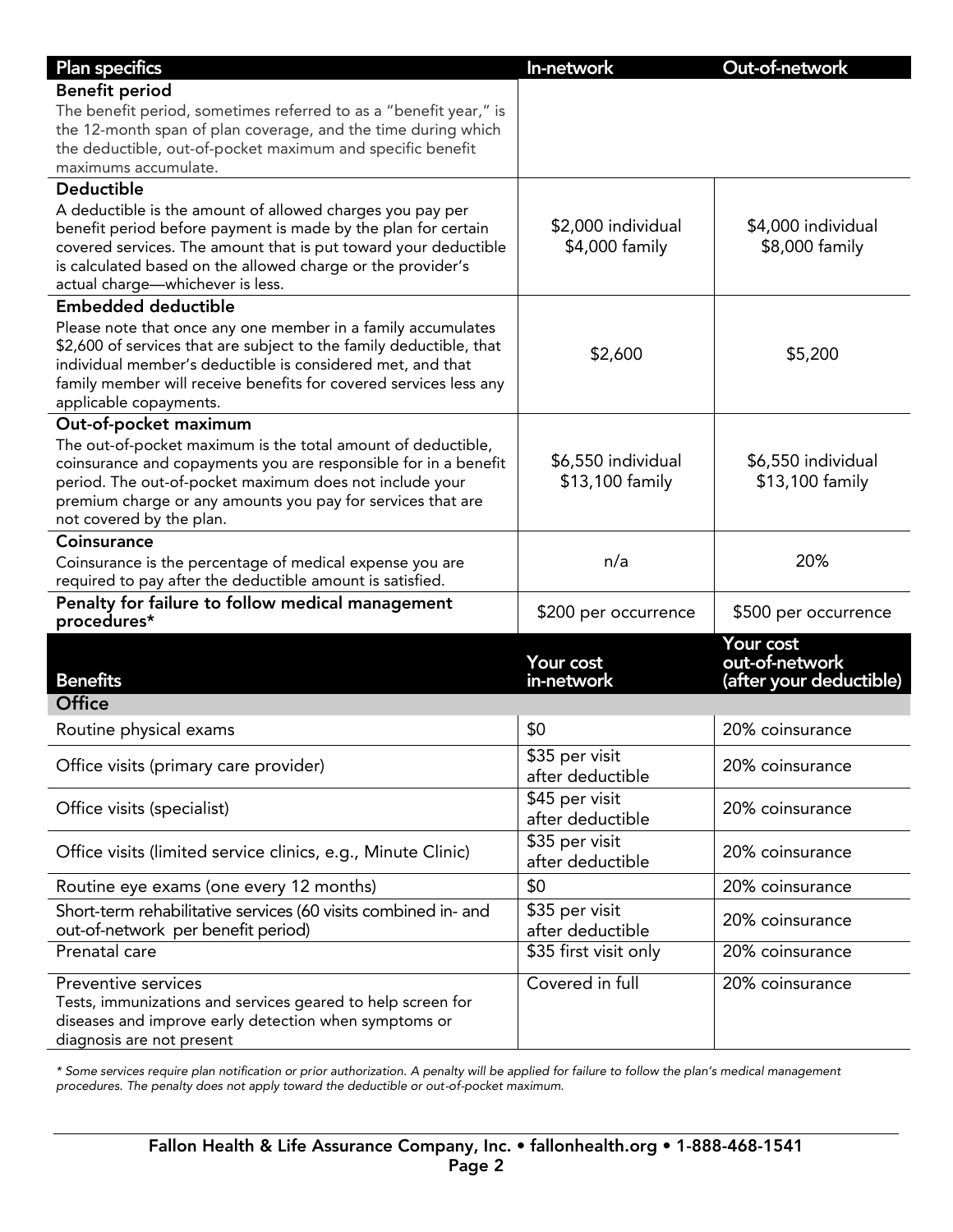|                                                                                                                                                 | Your cost                                                                | Your cost<br>out-of-network |  |
|-------------------------------------------------------------------------------------------------------------------------------------------------|--------------------------------------------------------------------------|-----------------------------|--|
| <b>Benefits</b>                                                                                                                                 | in-network                                                               | (after your deductible)     |  |
| Diagnostic services<br>Tests, immunizations and services that are intended to diagnose,<br>check the status of, or treat a disease or condition | Covered in full<br>after deductible                                      | 20% coinsurance             |  |
| Imaging (CAT, PET, MRI, Nuclear Cardiology)                                                                                                     | \$150 copayment<br>after deductible                                      | 20% coinsurance             |  |
| Chiropractic care (12 visits per benefit period)                                                                                                | \$35 per visit<br>after deductible                                       | 20% coinsurance             |  |
| <b>Prescriptions</b>                                                                                                                            | Tier 1/Tier 2/Tier 3/Tier 4                                              |                             |  |
| Prescription drugs, insulin and insulin syringes                                                                                                | \$5/\$30/\$55/50% coins<br>(30-day supply)<br>after deductible           | 20% coinsurance             |  |
| Generic contraceptives and contraceptive devices                                                                                                | \$0<br>(30-day supply)                                                   | 20% coinsurance             |  |
| Brand contraceptives with no generic equivalent (prior<br>authorization required)                                                               | With prior<br>authorization: \$0<br>(30-day supply)                      | 20% coinsurance             |  |
| Brand contraceptives with a generic equivalent (prior<br>authorization required)                                                                | Tier 3: \$55<br>Tier 4: 50% coins<br>(30-day supply)<br>after deductible | 20% coinsurance             |  |
| Prescription medication refills obtained through the mail<br>order program                                                                      | \$10/\$60/\$110/50%<br>coins.<br>(90-day supply)<br>after deductible     | 20% coinsurance             |  |
| Prilosec OTC, Prevacid 24HR, omeprazole OTC<br>(prescription required)                                                                          | \$5 after the deductible                                                 | 20% coinsurance             |  |
| Inpatient hospital services                                                                                                                     |                                                                          |                             |  |
| Room and board in a semiprivate room (private when<br>medically necessary)                                                                      | Covered in full<br>after deductible                                      | 20% coinsurance             |  |
| Physicians' and surgeons' services                                                                                                              | Covered in full<br>after deductible                                      | 20% coinsurance             |  |
| Physical and respiratory therapy                                                                                                                | Covered in full<br>after deductible                                      | 20% coinsurance             |  |
| Intensive care services                                                                                                                         | Covered in full<br>after deductible                                      | 20% coinsurance             |  |
| Maternity care                                                                                                                                  | Covered in full<br>after deductible                                      | 20% coinsurance             |  |
| Same-day surgery                                                                                                                                |                                                                          |                             |  |
| Same-day surgery in a hospital outpatient or ambulatory<br>care setting                                                                         | Covered in full<br>after deductible                                      | 20% coinsurance             |  |
| <b>Emergencies</b>                                                                                                                              |                                                                          |                             |  |
| Emergency room visit                                                                                                                            | \$150 per visit after deductible<br>(waived if admitted)                 |                             |  |

 $\sqrt{ }$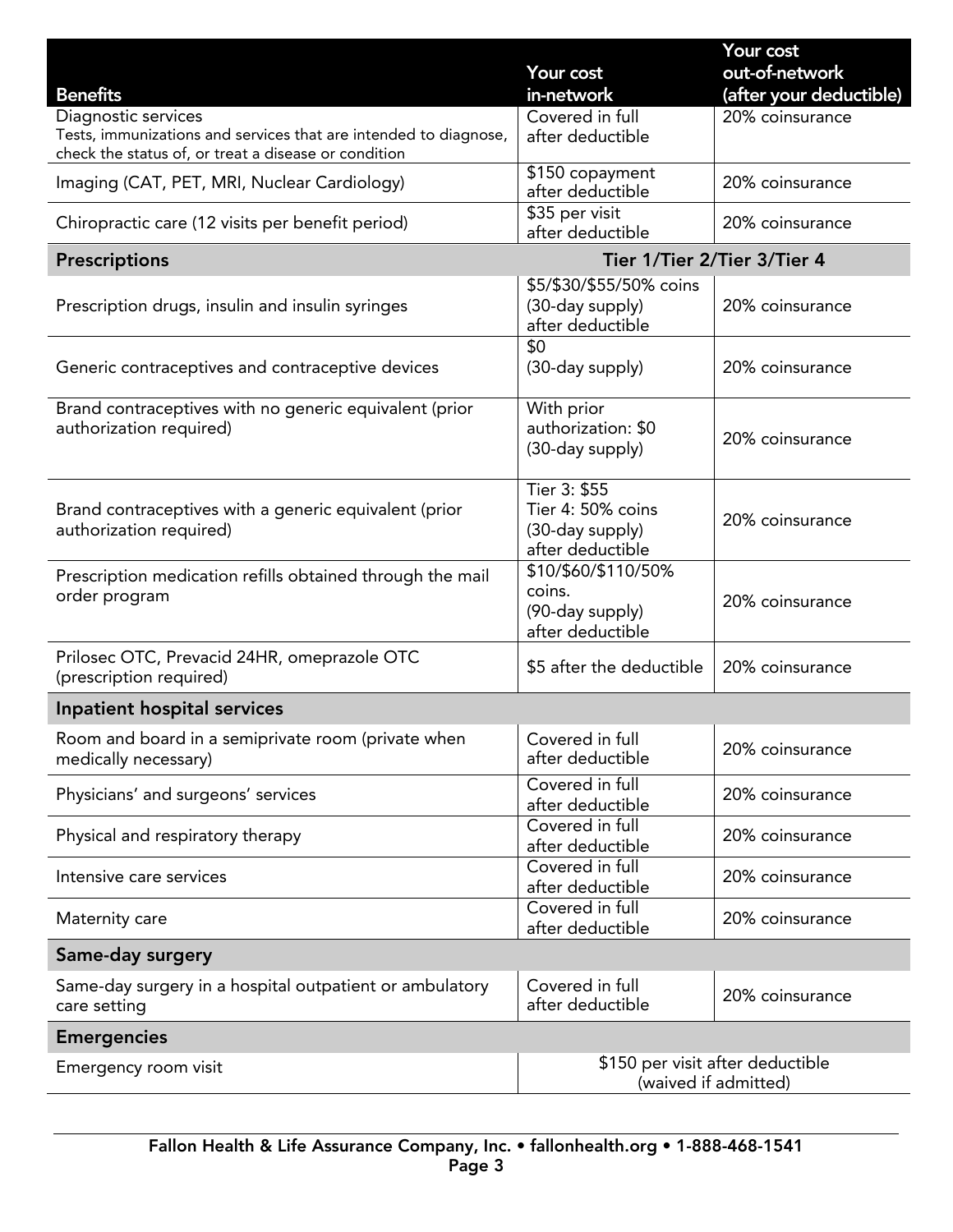|                                                                                                                                                                                                                                                                                                                                 |                                     | Your cost                                 |  |
|---------------------------------------------------------------------------------------------------------------------------------------------------------------------------------------------------------------------------------------------------------------------------------------------------------------------------------|-------------------------------------|-------------------------------------------|--|
| <b>Benefits</b>                                                                                                                                                                                                                                                                                                                 | Your cost<br>in-network             | out-of-network<br>(after your deductible) |  |
| <b>Skilled nursing</b>                                                                                                                                                                                                                                                                                                          |                                     |                                           |  |
|                                                                                                                                                                                                                                                                                                                                 | Covered in full                     |                                           |  |
| Skilled care in a semiprivate room                                                                                                                                                                                                                                                                                              | after deductible                    | 20% coinsurance                           |  |
| Substance abuse                                                                                                                                                                                                                                                                                                                 |                                     |                                           |  |
| Office visits                                                                                                                                                                                                                                                                                                                   | \$35 per visit after<br>deductible  | 20% coinsurance                           |  |
| Detoxification in an inpatient setting                                                                                                                                                                                                                                                                                          | Covered in full<br>after deductible | 20% coinsurance                           |  |
| Rehabilitation in an inpatient setting                                                                                                                                                                                                                                                                                          | Covered in full<br>after deductible | 20% coinsurance                           |  |
| <b>Mental health</b>                                                                                                                                                                                                                                                                                                            |                                     |                                           |  |
| Office visits                                                                                                                                                                                                                                                                                                                   | \$35 per visit after<br>deductible  | 20% coinsurance                           |  |
| Services in a general or psychiatric hospital                                                                                                                                                                                                                                                                                   | Covered in full<br>after deductible | 20% coinsurance                           |  |
| <b>Other health services</b>                                                                                                                                                                                                                                                                                                    |                                     |                                           |  |
| Skilled home health care services                                                                                                                                                                                                                                                                                               | Covered in full<br>after deductible | 20% coinsurance                           |  |
| Durable medical equipment                                                                                                                                                                                                                                                                                                       | 30% coinsurance<br>after deductible | 30% coinsurance                           |  |
| Medically necessary ambulance services                                                                                                                                                                                                                                                                                          | Covered in full<br>after deductible | Covered in full after<br>deductible       |  |
| Value-added benefits and features                                                                                                                                                                                                                                                                                               |                                     |                                           |  |
| It Fits!, an annual fitness reimbursement (including school and town sports programs,<br>gym memberships, Weight Watchers®, aerobics, Pilates and yoga classes)                                                                                                                                                                 |                                     | \$150 individual<br>\$150 family          |  |
| The Healthy Health Plan!, a program for being—and becoming—healthy If you're<br>already in great health, terrific! If you could use a little help to get healthier, you can<br>choose to enroll in a customized action health plan that may include regular health<br>coaching, wellness workshops, interactive tools and more! |                                     | Included                                  |  |
| Oh Baby!, a program that provides prenatal vitamins, a convertible car seat, breast<br>pump and other "little extras" for expectant parents-all at no additional cost.                                                                                                                                                          |                                     | Included                                  |  |
| Fallon Smart Shopper Transparency tool and Incentive program                                                                                                                                                                                                                                                                    |                                     | Included                                  |  |
| Free 24/7 nurse call line                                                                                                                                                                                                                                                                                                       |                                     | Included                                  |  |
| Free chronic care management                                                                                                                                                                                                                                                                                                    |                                     | Included                                  |  |
| Free stop-smoking program                                                                                                                                                                                                                                                                                                       |                                     | Included                                  |  |
| Member discount program                                                                                                                                                                                                                                                                                                         |                                     | Included                                  |  |
| Free online access to health and wellness encyclopedia                                                                                                                                                                                                                                                                          |                                     | Included                                  |  |
| CVS Caremark ExtraCare Health Card - provides 20% discount on CVS/pharmacy-<br>brand health related items.                                                                                                                                                                                                                      |                                     | Included                                  |  |